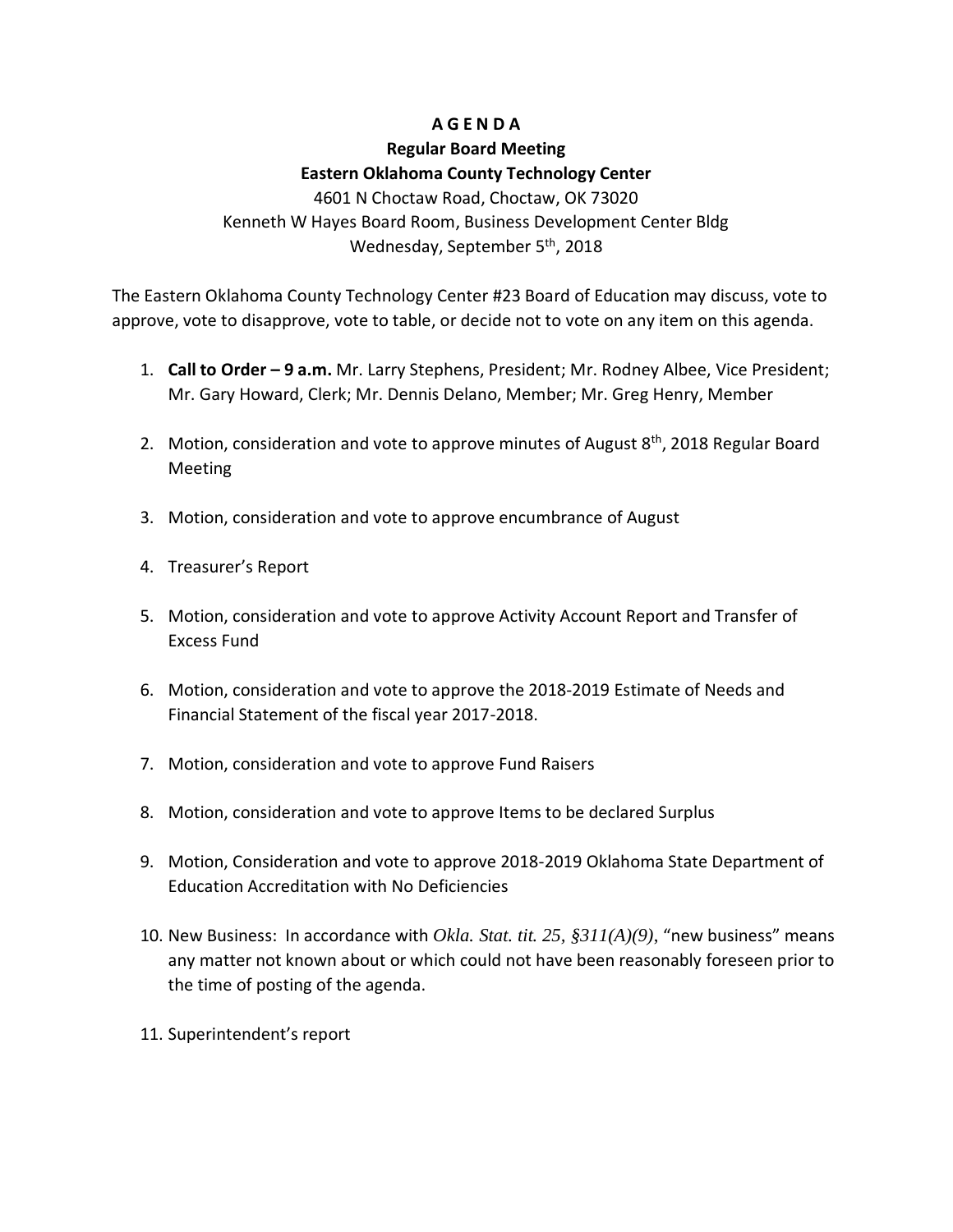Proposed Executive Session for the purpose of discussing the following so the board can return to open session and take action pursuant to Executive Session Authority: *Okla. Stat. tit. 25, §307(B)(1),(3) and (7).* The following items are proposed for discussion during the Executive Session:

- a. New Employment as listed on Personnel Report
- b. Secondary Substitute/Contract Instructors as listed on Personnel Report
- 12. Motion and vote to convene in Executive Session
- 13. Motion and vote to return to Open Session
- 14. Board President's Statement of Executive Session Minutes
- 15. Motion, consideration and vote to approve, disapprove or table the following:
	- a. New Employments as listed on Personnel Report
	- b. Extra Duty Employments as listed on Personnel Report
- 16. Board Comments
- 17. Motion and vote for approval to Adjourn

Agenda Posted: Friday, August 31<sup>st</sup>, 2018 @ 4:00 pm Front door of Business Development Center building

Posted by:

Minutes Clerk

The next Regular meeting of the Board is: **Wednesday, October 3rd, 2018** 9:00 a.m. Kenneth W Hayes Board Room